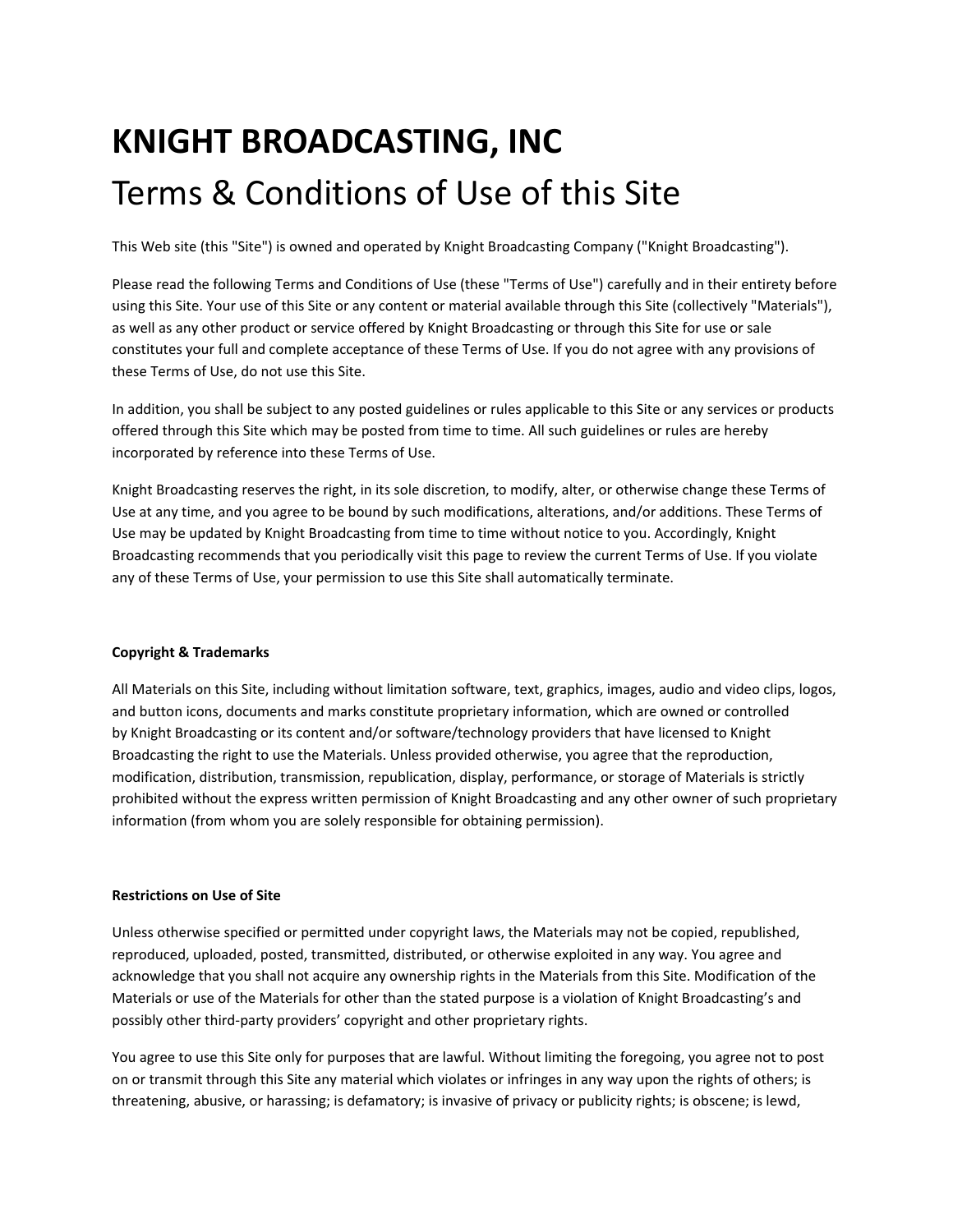lascivious, or otherwise objectionable; or violates, or encourages conduct that would violate, any law or give rise to civil or criminal liability under any law. Furthermore, you agree that you will not post on or transmit through this Site any advertising or commercial solicitation of any kind whatsoever, including, without limitation, via e‐mail, without Knight Broadcasting's express written consent. You further agree not to use this Site, the Materials, or any element or portion thereof including, without limitation, e‐mail addresses of users for any commercial purpose whatsoever.

You shall not upload, post or otherwise make available on this Site any material protected by copyright, trademark or other proprietary right without the express permission of the owner of the copyright, trademark or other proprietary right. You shall be solely liable for any damages resulting from any infringement of copyright, trademark or other proprietary right, or any other harm resulting from any uploading, posting or submission.

You are prohibited from displaying the content on this Site in any format where third party advertising or other materials that Knight Broadcasting did not authorize is viewed or viewable together with the Materials of this Site.

### **Links to Other Sites**

This Site contains links to other Web sites. Knight Broadcasting is not responsible for the content or privacy practices of any sites linked to this Site or framed within this Site (the "Linked Sites"). The Linked Sites are for your convenience only and you access them at your own risk. You agree that Knight Broadcasting is not responsible for the availability of any Linked Site and does not endorse and is not responsible or liable for any content, advertising, products or other materials on or available through the Linked Sites.

### **Privacy & Security**

Knight Broadcasting's privacy policy is set forth in its privacy statement which can be reviewed from the home page of this Site.

### Rules for Bulletin Boards and Chat rooms

Knight Broadcasting is not responsible for any material posted on any bulletin board, chat room, or other forum included in this Site or linked through this Site ("Forums"), nor does Knight Broadcasting endorse any such material, nor represent or guarantee the truthfulness, accuracy, or reliability thereof. You shall not upload, transmit, or otherwise publish through such Forums any material that libels, defames, or is obscene, pornographic, abusive, or threatening; infringes any intellectual property right of any entity or person; violates any law; advocates illegal activity; or advertises or otherwise solicits funds or is a solicitation for goods or services (collectively "Prohibited Material"). Knight Broadcasting shall have the right in its sole discretion to edit, refuse to post, or remove any material submitted to or posted on such Forums for any reason whatsoever. Notwithstanding the foregoing, you are solely responsible for all materials you post on or submit to the Forums, and you acknowledge that Knight Broadcasting has no obligation to monitor and you are not relying upon Knight Broadcasting to monitor the Forums.

Knight Broadcasting reserves the right but is not obligated to do any of the following: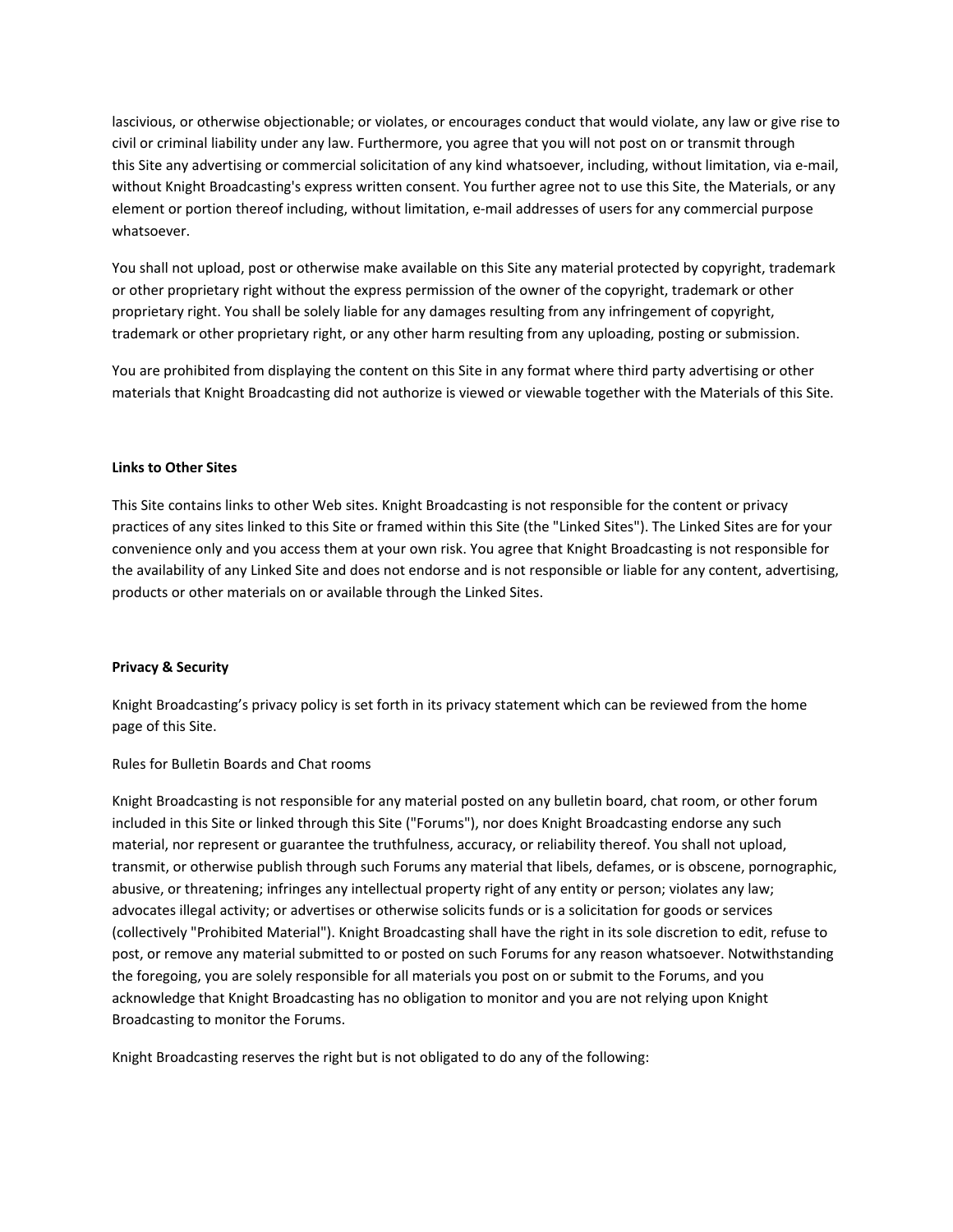- 1. Record the dialogue in the Forums.
- 2. Investigate an allegation that a communication(s) do(es) not conform to these Terms of Use and determine in its sole discretion, to remove or request the removal of the communication(s).
- 3. Remove communications that are abusive, illegal, or disruptive, or that otherwise fail to conform to these Terms of Use.
- 4. Terminate a user's access to any or all public areas or Forums and/or this Site upon any breach of these Terms of Use.
- 5. Monitor, edit or disclose any communication in the public areas or Forums.
- 6. Edit or delete any communication(s) posted on this Site, regardless of whether such communication(s) violate these standards.

Knight Broadcasting reserves the right to take any action it deems necessary to protect the personal safety of Knight Broadcasting's guests or the public. Knight Broadcasting has no liability or responsibility to users of this Site or any other person or entity for performance or nonperformance of the aforementioned activities.

By posting messages on the bulletin boards you are granting Knight Broadcasting a royalty free, perpetual, non‐ exclusive and irrevocable right and license to use, reproduce, modify, adapt, publish, translate, create derivative works from, distribute, perform and display any posting by you (in whole or in part) worldwide and/or incorporate it in other works in any form, media or technology now known or hereafter developed.

You may not use the bulletin boards to post or transmit advertisements or commercial solicitations of any kind.

# **General Practices Regarding Use and Storage**

You acknowledge that Knight Broadcasting may establish general practices and limits concerning use of this Site including, without limitation, the maximum number of days or the maximum size that e-mail messages, bulletin board or chat room messages or other uploaded information will be retained. In addition, Knight Broadcasting may limit the disk storage space allotted and/or the maximum number of messages or uploads permitted. You agree that Knight Broadcasting has no responsibility or liability for the deletion or failure to store any messages or other type of communication or content.

# **Disclaimers and Limitations on Liability**

Knight Broadcasting is not responsible or liable for any infections or contamination of your system or delays, inaccuracies, errors, or omissions arising out of your use of this Site or with respect to the Materials, products, services or advertisements available on or through this Site. You agree to be responsible for obtaining and maintaining a telephone, computer hardware, and other equipment needed for access to and use of this Site, and you shall be responsible for all charges related thereto.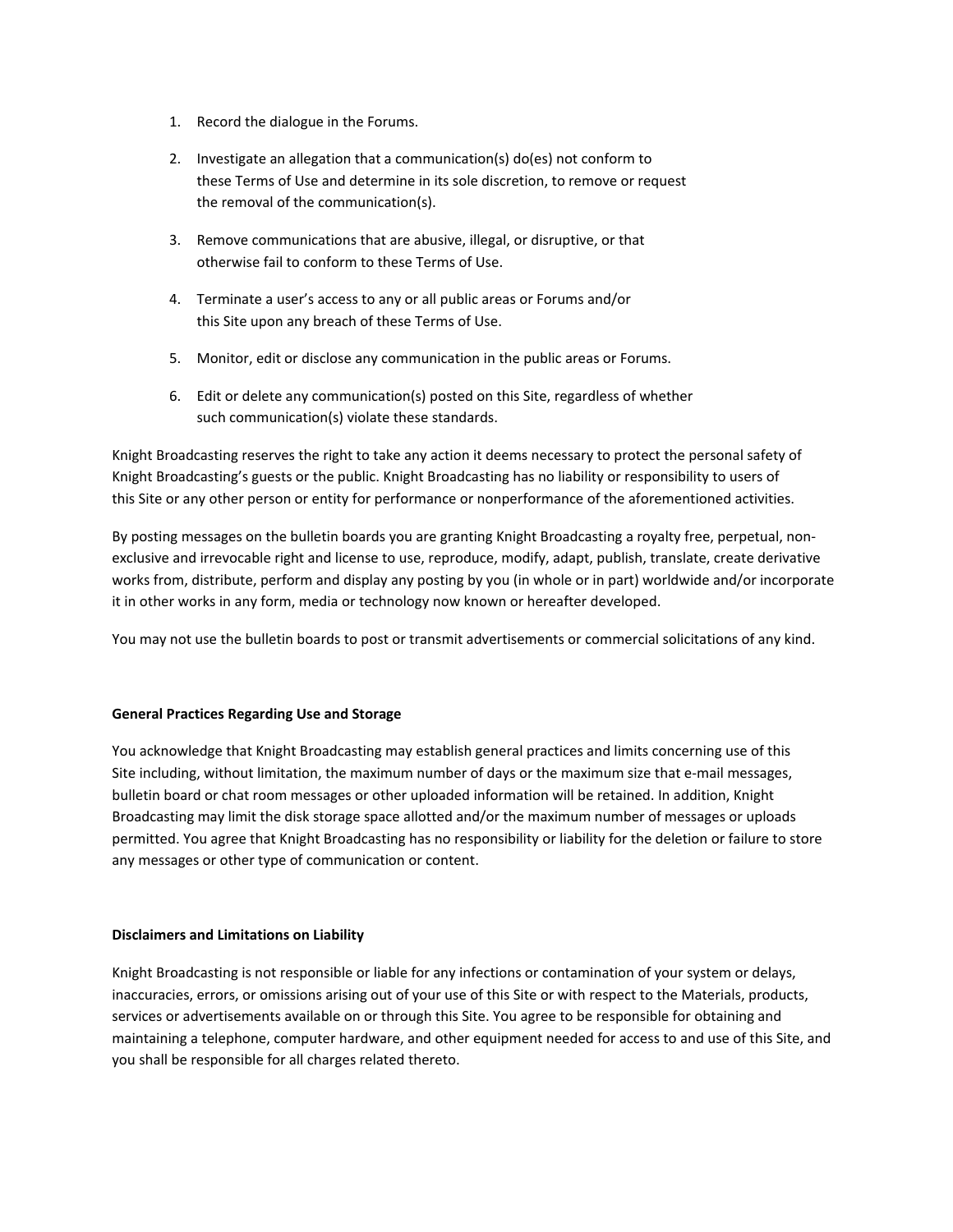THIS SITE AND ALL MATERIALS CONTAINED ON IT ARE DISTRIBUTED AND TRANSMITTED "AS IS," "AS AVAILABLE" AND USE OF THIS SITE OR ANY MATERIALS IS AT YOUR OWN RISK. KNIGHT BROADCASTING MAKES NO REPRESENTATIONS OR WARRANTIES OF ANY KIND, EITHER EXPRESS OR IMPLIED, INCLUDING WITHOUT LIMITATION, WARRANTIES OF TITLE OR IMPLIED WARRANTIES OF MERCHANTABILITY OR FITNESS FOR ANY PARTICULAR PURPOSE. THE ENTIRE RISK AS TO THE QUALITY, ACCURACY, ADEQUACY, COMPLETENESS, CORRECTNESS, AND VALIDITY OF ANY MATERIAL, PRODUCT, SERVICE OR ADVERTISEMENT RESTS WITH YOU.

KNIGHT BROADCASTING DOES NOT ENDORSE WARRANT OR GUARANTEE ANY PRODUCT OR SERVICE OFFERED ON OR THROUGH THIS SITE AND WILL NOT BE A PARTY TO OR IN ANY WAY MONITOR ANY TRANSACTION BETWEEN USERS AND THIRD PARTY PROVIDERS OF PRODUCTS OR SERVICES.

KNIGHT BROADCASTING, ITS RESPECTIVE OFFICERS, DIRECTORS, SHAREHOLDERS, EMPLOYEES, ACCOUNTANTS, ATTORNEYS, AGENTS, AFFILIATES, SUBSIDIARIES, SUCCESSORS AND ASSIGNS, SHALL NOT BE RESPONSIBLE FOR ANY SPECIAL, INDIRECT, INCIDENTAL, CONSEQUENTIAL OR PUNITIVE DAMAGES ARISING OUT OF OR IN CONNECTION WITH YOUR USE OF, OR THE INABILITY TO USE THIS SITE. IN NO EVENT SHALL KNIGHT BROADCASTING'S TOTAL LIABILITY TO YOU FOR ANY AND ALL CLAIMS, DAMAGES, LOSSES, AND CAUSES OF ACTION (WHETHER IN CONTRACT OR TORT OR OTHERWISE) EXCEED THE AMOUNT PAID BY YOU, IF ANY, FOR ACCESSING THIS SITE.

YOU AGREE TO DEFEND, INDEMNIFY, AND HOLD HARMLESS KNIGHT BROADCASTING ITS RESPECTIVE OFFICERS, DIRECTORS, SHAREHOLDERS, EMPLOYEES, ACCOUNTANTS, ATTORNEYS, AGENTS, AFFILIATES, SUBSIDIARIES, SUCCESSORS, AND ASSIGNS FOR ANY AND ALL CLAIMS, DAMAGES, LOSSES, AND CAUSES OF ACTION ARISING OUT OF YOUR PUBLICATION OR TRANSMITTAL OF PROHIBITED MATERIAL OR YOUR FAILURE TO COMPLY WITH OR YOUR ALLEGED FAILURE TO COMPLY WITH THESE TERMS OF USE.

# **Miscellaneous**

Knight Broadcasting has the right any time to modify, change, add to, discontinue, or alter in any manner any aspect of this Site including, without limitation, these Terms of Use. These Terms of Use constitute the entire agreement of the parties with respect to the subject matter hereof and supersedes all previous written or oral agreements between the parties hereto with respect to such subject matter. No waiver by either party of any breach of default hereunder shall be deemed to be a waiver of any preceding or subsequent breach or default.

The section headings used herein are for convenience only and shall not be given any legal import. You hereby waive any and all defenses you may have based on the electronic form of these Terms of Use and the lack of signing by the parties hereto to execute these Terms of Use. These Terms of Use are effective until terminated. Knight Broadcasting may terminate your use of this Site in the event you fail to comply with any provision of these Terms of Use. In addition, Knight Broadcasting may discontinue access to this Site at any time at its sole discretion.

These Terms of Use shall be governed by, construed, and enforced in accordance with the laws of the State of California. Any action brought by you or Knight Broadcasting in connection with or related in any manner to this Site, your use of this Site or these Terms of Use shall be brought only in the courts located in Solvang, California and you hereby consent to personal jurisdiction in such counts. If any provision of these Terms of Use is void or unenforceable in whole or in part, the remaining provisions shall not be affected thereby.